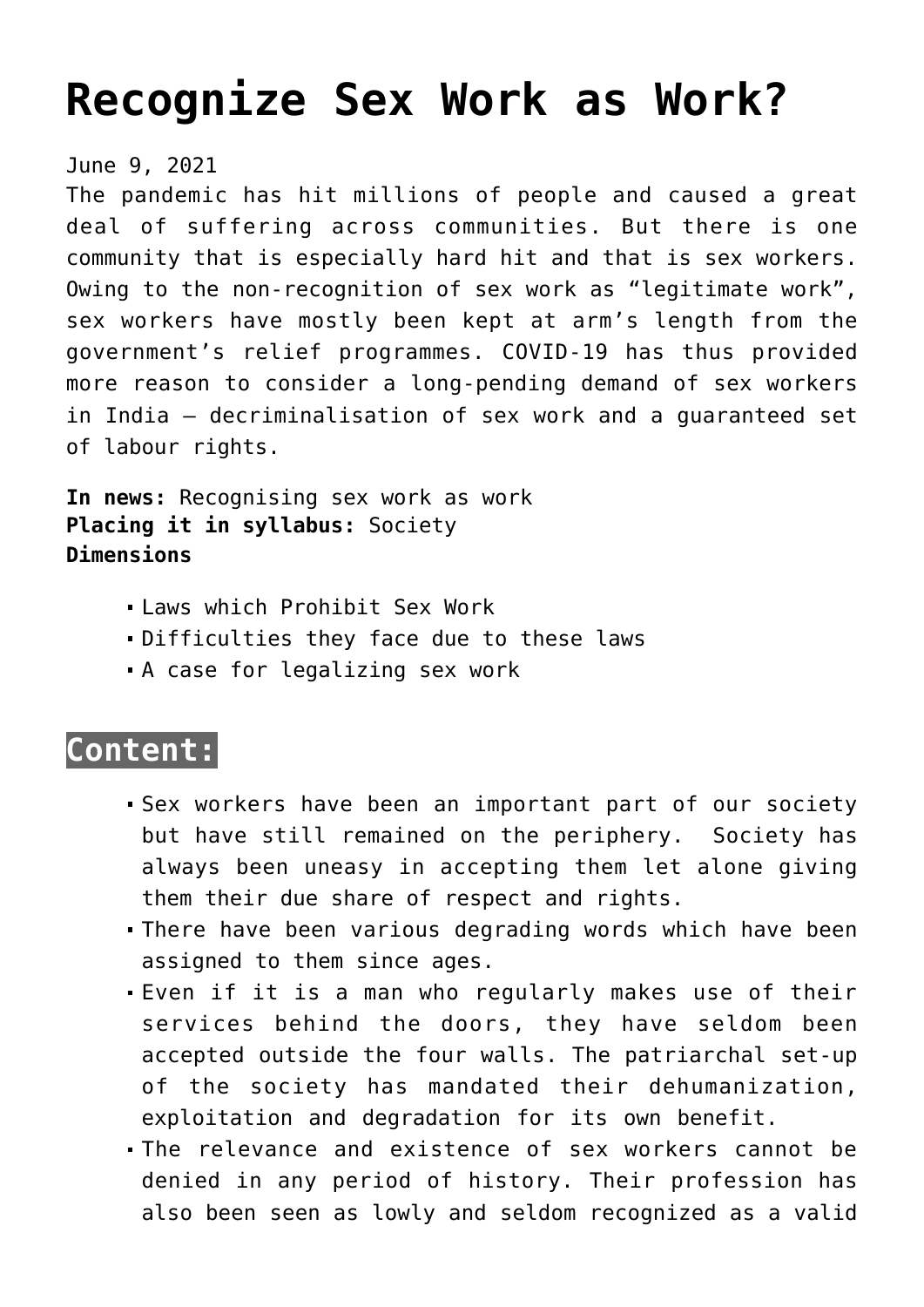profession as well.

They have been discarded as "unwanted social elements spreading filth in the society" and jeopardizing its 'purity'.

## **Laws which Prohibit Sex Work:**

- The legislation governing sex work in India is the Immoral Traffic (Prevention) Act.
- The legislation penalises acts such as keeping a brothel, soliciting in a public place, living off the earnings of sex work and living with or habitually being in the company of a sex worker.

# *Other Legislative Provisions related to trafficking and sexual abuse in India:*

- **Immoral Traffic (Prevention) Act 1986:** penalizes trafficking for commercial sexual exploitation.
- **Protection of Children from Sexual Offences (POCSO) Act, 2012**, which has come into effect from 14th November 2012 is a special law to protect children from sexual abuse and exploitation.
- Prohibition of Child Marriage Act, 2006, Bonded Labour System (Abolition) Act, 1976,
- Child Labour (Prohibition and Regulation) Act, 1986, Transplantation of Human Organs Act, 1994,

**IPC sectionsSections 372 and 373** dealing with the selling and buying of girls for the purpose of prostitution.

# **Difficulties they face due to these laws:**

*Archaic Law undermines Consent:*

This Act represents the archaic and regressive view that sex work is morally wrong and that the people involved in it, especially women, never consent to it voluntarily.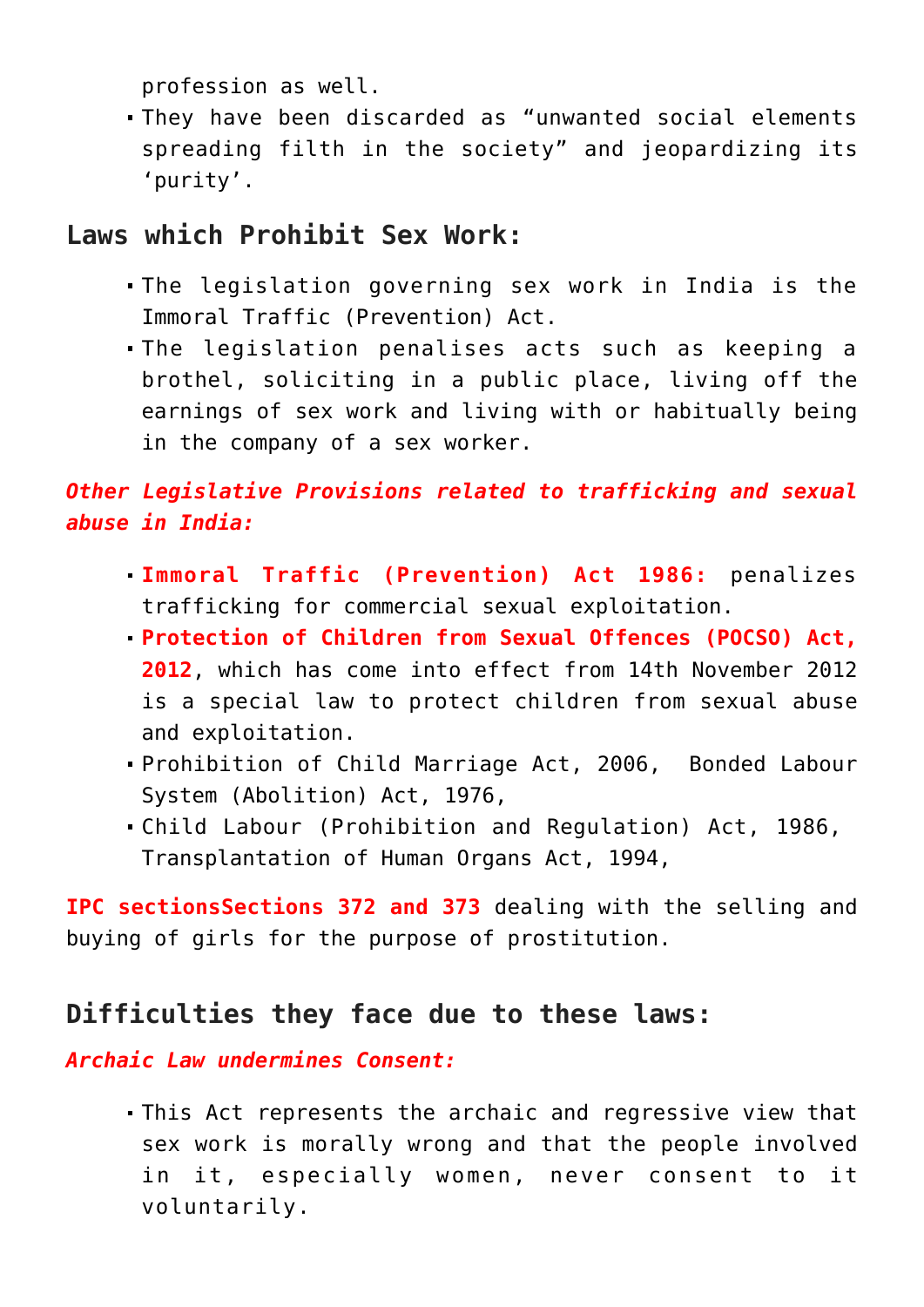- In the popular depiction, entry into sex work is involuntary, forced, and through deception.
- As a consequence, it is believed that these women need to be "rescued" and "rehabilitated", sometimes even without their consent. While this is a valid argument for minor girls, for many consenting adult sex workers, it has been a problem.
- The Act fails to recognise that many women willingly enter into agreements with traffickers, sometimes just to seek a better life as chosen by them.
- Evidence shows that many women choose to remain in sex work despite opportunities to leave after 'rehabilitation' by the government or non-governmental organisations.

#### *Prejudice:*

- This is what has led to the classification of ''respectable women" and "non-respectable women".
- This view is based on the belief that sex work is "easy" work and no one will or should choose to practise it. It thus perpetuates the prejudice that women who do practise sex work are morally devious.
- Most sex workers are Dalits, migrants, or belong to the LGBTQ+ community.

#### *Discrimination and Harrassment:*

- The Act has not only criminalised sex work but also further stigmatised and pushed it underground thus leaving sex workers more prone to violence, discrimination and harassment.
- The Act denies an individual their right over their bodies. Moreover, it imposes the will of the state over adults articulating their life choices.
- It gives no agency to the sex workers to fight against the traffickers and in fact, has made them more susceptible to be harassed by the state officials.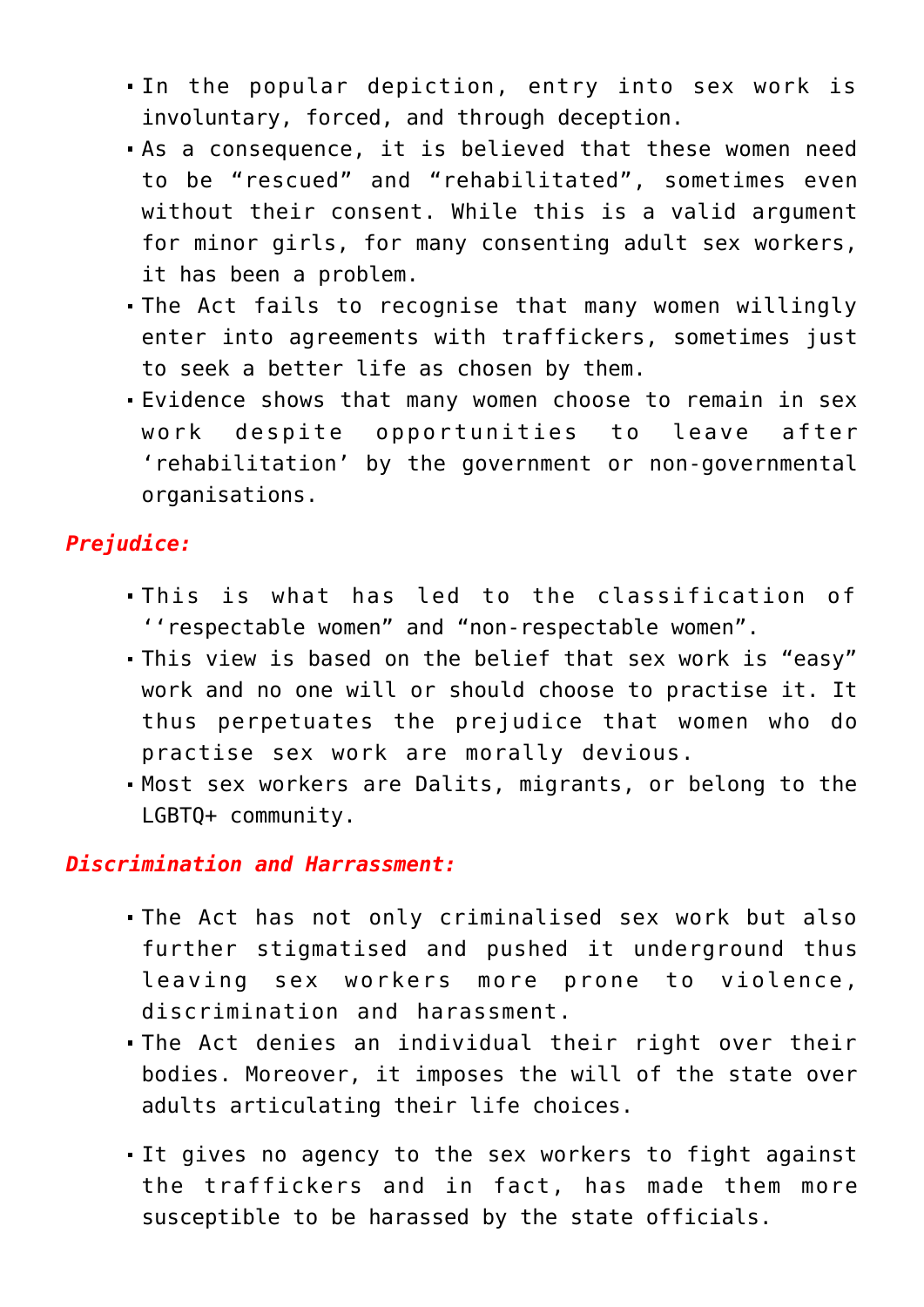There is a dispute that exists between the proponents of antihuman trafficking and pro-sex work. Both are severely divided on their views towards commercial sex.

- The **anti-human traffficking supporters** see the demand for sex in the market as a reason for the proliferation of human trafficking.
- Those taking a stance against sex work as work, stick to the conservative terminology of 'prostitution' for consent.
- Shakti Vahini argues that the recognition of sex work as work is a violation of the fundamental right to livelihood for those who practice it. The 'end demand' policy embodies this abolitionist standpoint.

On the other hand, **pro-sex work camp** seeks recognition of sex work as work, arguing that only consolidation of labour rights within sex work can help stop human trafficking.

### **A case for legalizing sex work:**

*Need for Distinction between Trafficking and Consent:*

The **Justice Verma Commission** had also acknowledged that there is a distinction between women who are trafficked for commercial sexual exploitation and adult, consenting women who are in sex work of their own volition.

*Right to Livelihood and Life with Dignity:*

Adult men, women and transgender persons in sex work have the right to earn through providing sexual services; live with dignity; and remain free from violence, exploitation, stigma and discrimination.

*'Raid and rescue model' is Counterproductive:*

**Global Network of Sex Work** holds that constant raids deny the value of an adult person's agency to consent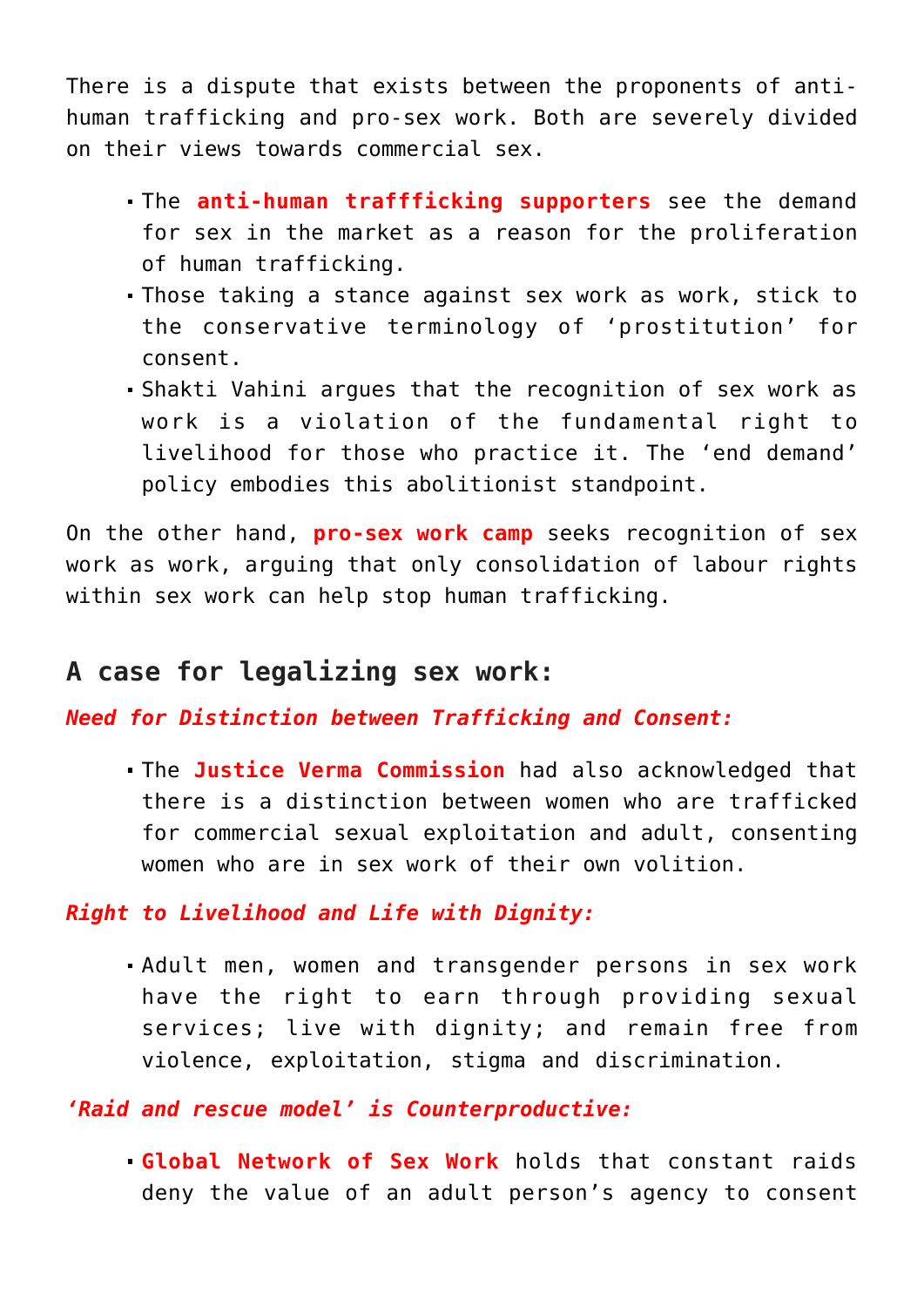and is counterproductive.

 It disturbs their power dynamic with the law enforcement institution and clients.

#### *Abolitionist approach only makes protecting victims difficult:*

- The recognition of it being valid work by no means implies closing all exit points.
- Forced labour and trafficking of any person for any purpose at any place is a crime that should be brought to justice.
- The **National Network of Sex Workers** argues that the workers could in fact be of help to the law enforcement agencies, by helping them identify victims and perpetrators in the complex trafficking rackets.
- The clubbing of girl child and adult consenting women is used to justify unreasonable restrictions on sex work which only makes the problems in the industry worse and hidden from the law.

#### **Supreme Court's View:**

- The Supreme Court, in **Budhadev Karmaskar v. State of West Bengal (2011**), opined that sex workers have a right to dignity.
- The **Seventh Report of the Panel on Sex Work**, constituted by the Supreme Court in 2012, recommended **adopting community-based rehabilitation**, against institutional rehabilitation, thereby recognising the efforts of existing unions and organisations.

#### **NHRC Advisory:**

- In an advisory in November 2020, put out by the **National Human Rights Commission [NHRC],** sex workers were recognized as **informal workers under the category, 'Women at Work'.**
- The NHRC advisory on 'rights of women' issued to the Centre and all state governments came at a time when sex